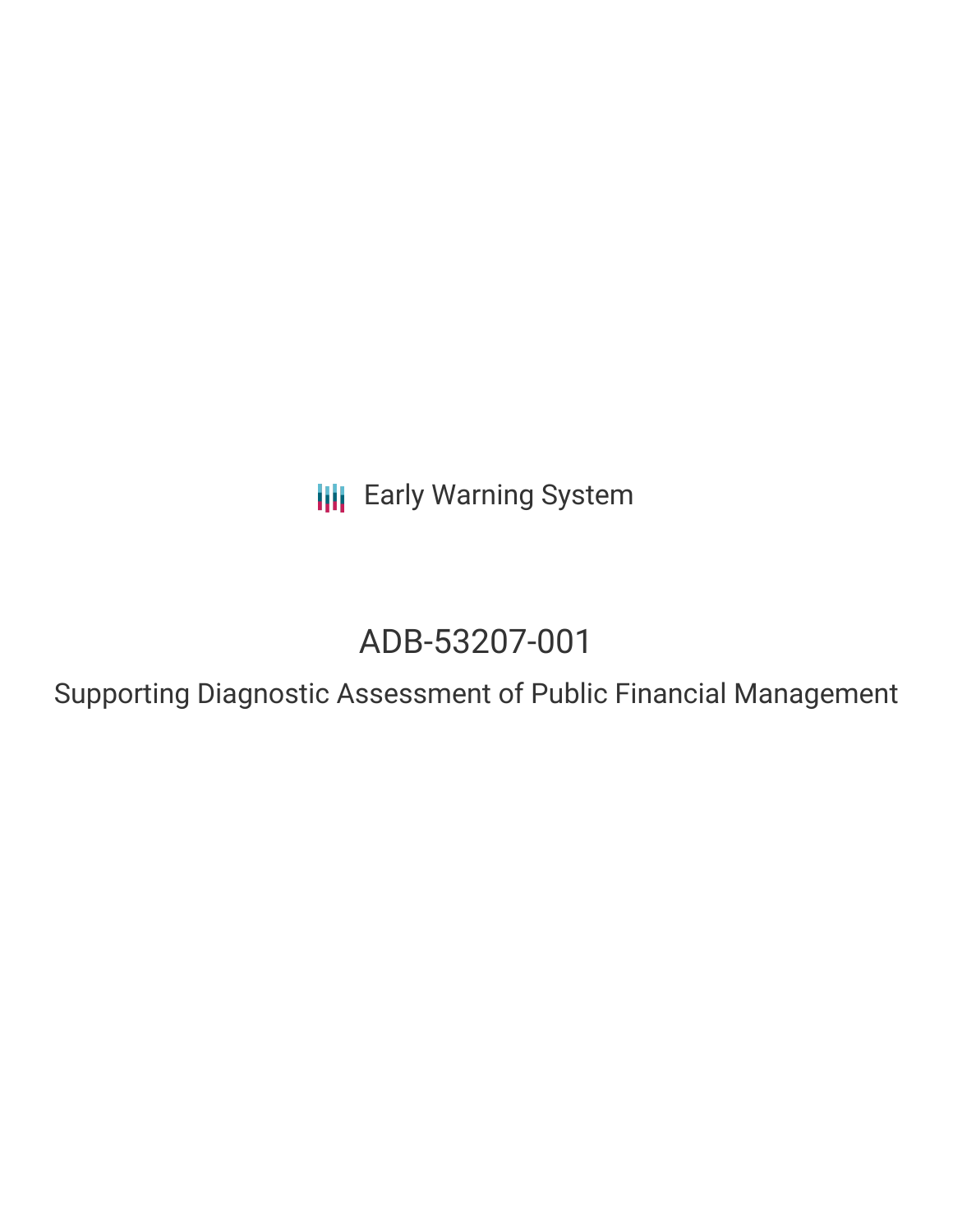

#### **Quick Facts**

| <b>Countries</b>               | Armenia                                            |
|--------------------------------|----------------------------------------------------|
| <b>Financial Institutions</b>  | Asian Development Bank (ADB)                       |
| <b>Status</b>                  | Active                                             |
| <b>Bank Risk Rating</b>        | U                                                  |
| <b>Voting Date</b>             | 2019-05-30                                         |
| <b>Borrower</b>                | Government of Armenia                              |
| <b>Sectors</b>                 | Finance, Law and Government, Technical Cooperation |
| <b>Investment Type(s)</b>      | Grant                                              |
| <b>Investment Amount (USD)</b> | \$ 0.22 million                                    |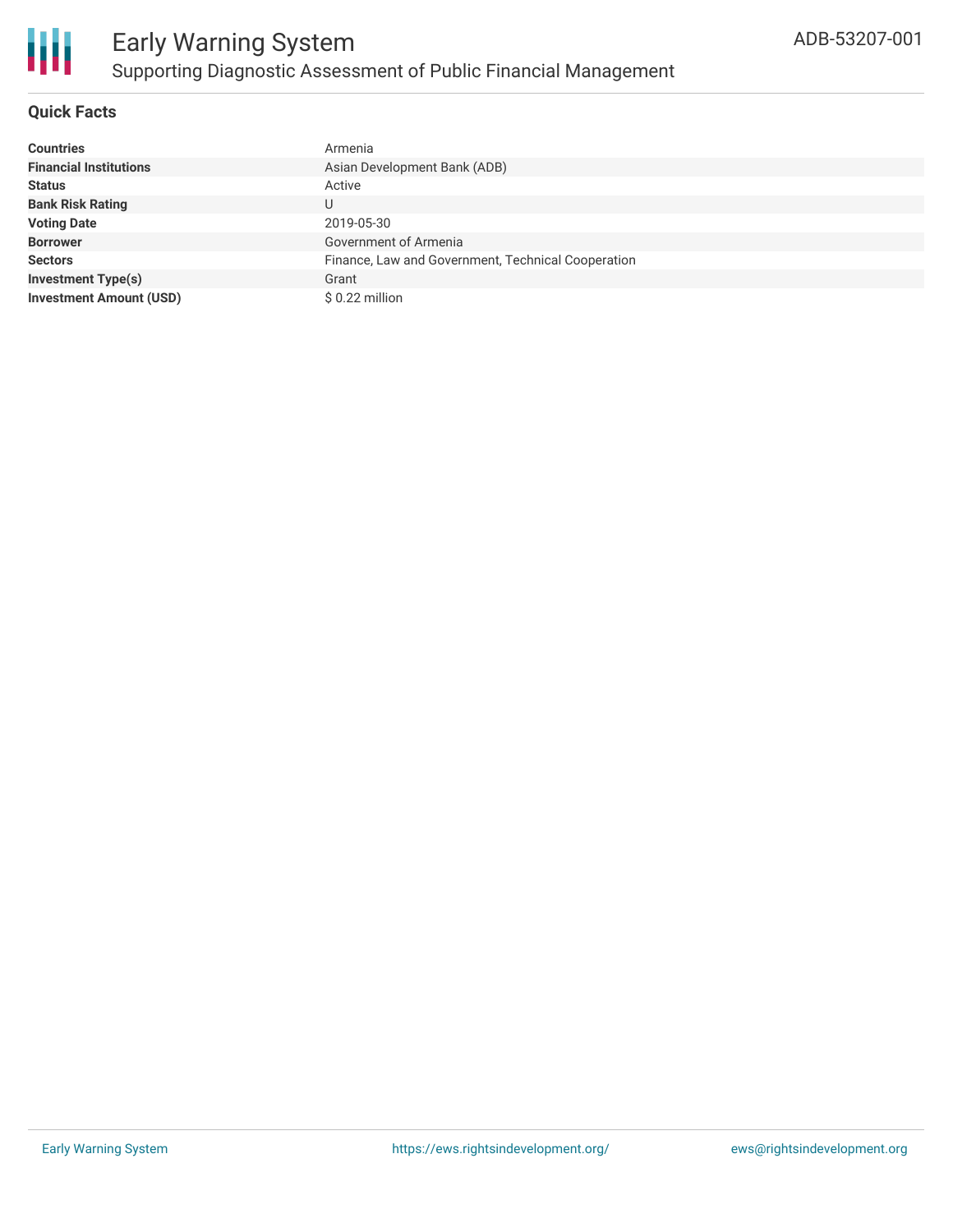

#### **Project Description**

According to the Bank's website, this project supports the Government of Armenia in (i) diagnostic work and analysis on performance-based budgeting, public investment management and revenue management, that would contribute to the updated public finance management strategy 2016-2020, which it hopes to complete by August 2019, (ii) preparation of a public finance management reform implementation roadmap that would provide a framework for internal and development partner coordination, and (ii) capacity building and training programmes needed to implement the roadmap.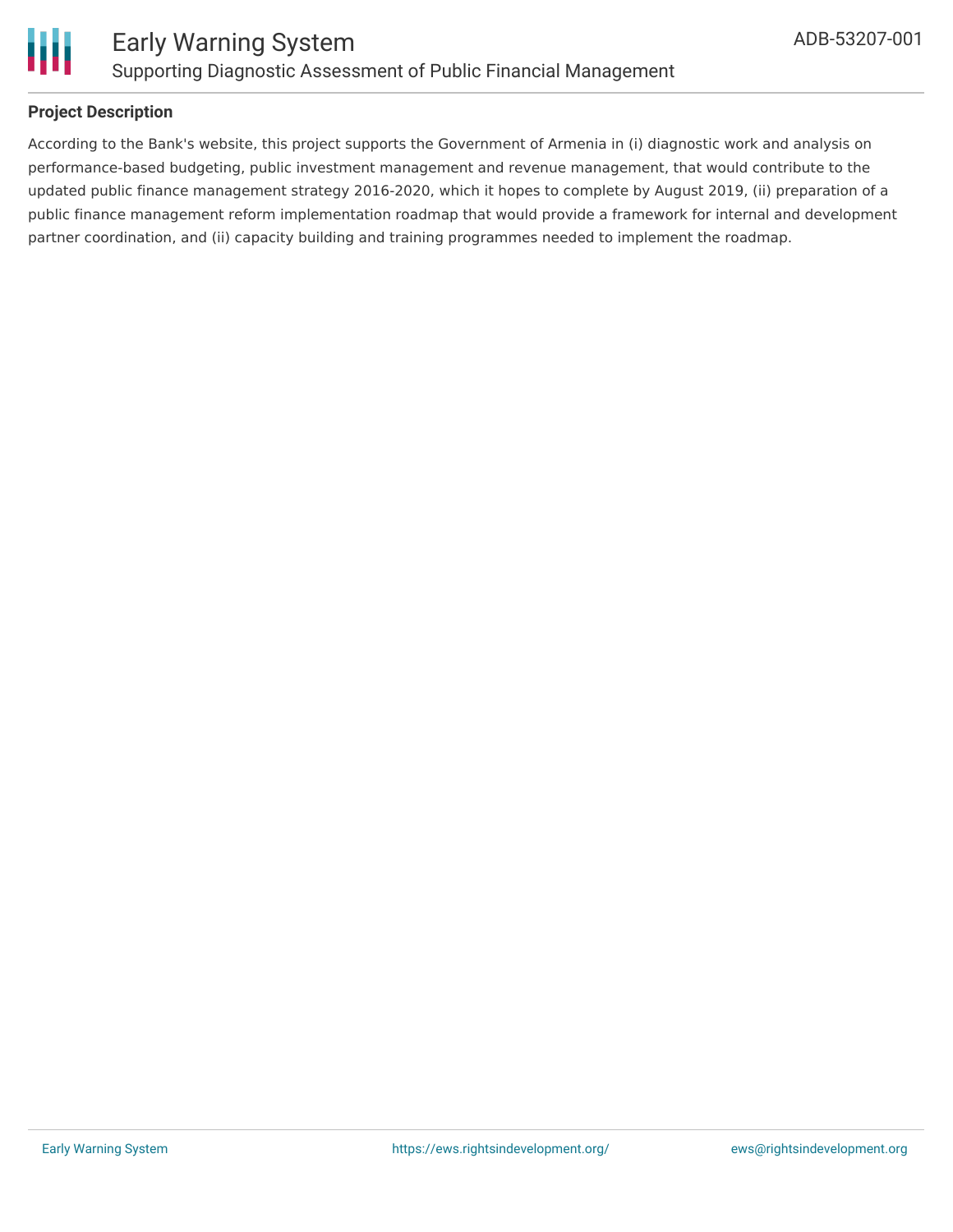

### Early Warning System Supporting Diagnostic Assessment of Public Financial Management

#### **Investment Description**

Asian Development Bank (ADB)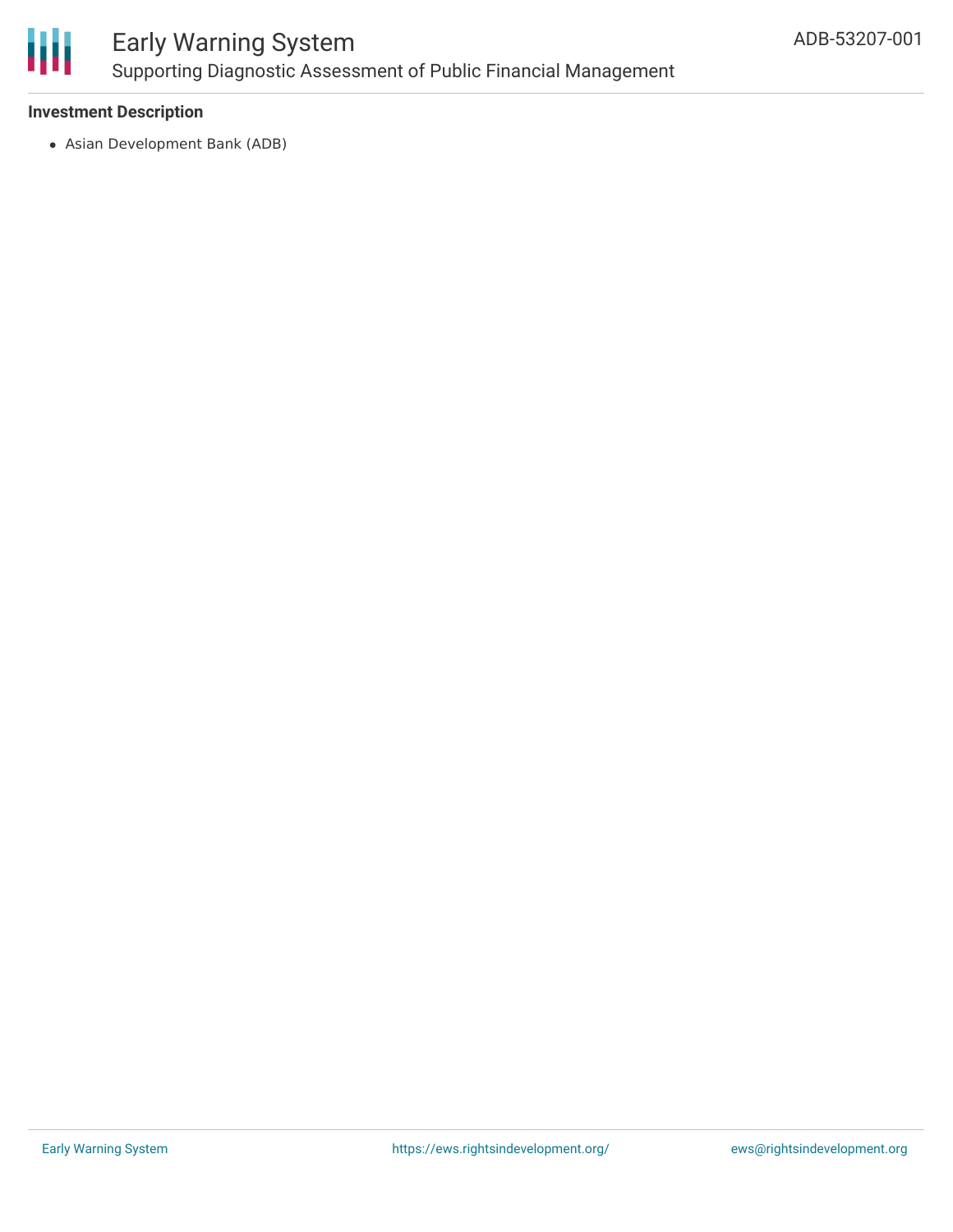#### **Contact Information**

No contact information available at time of writing.

#### **ACCOUNTABILITY MECHANISM OF ADB**

The Accountability Mechanism is an independent complaint mechanism and fact-finding body for people who believe they are likely to be, or have been, adversely affected by an Asian Development Bank-financed project. If you submit a complaint to the Accountability Mechanism, they may investigate to assess whether the Asian Development Bank is following its own policies and procedures for preventing harm to people or the environment. You can learn more about the Accountability Mechanism and how to file a complaint at: http://www.adb.org/site/accountability-mechanism/main